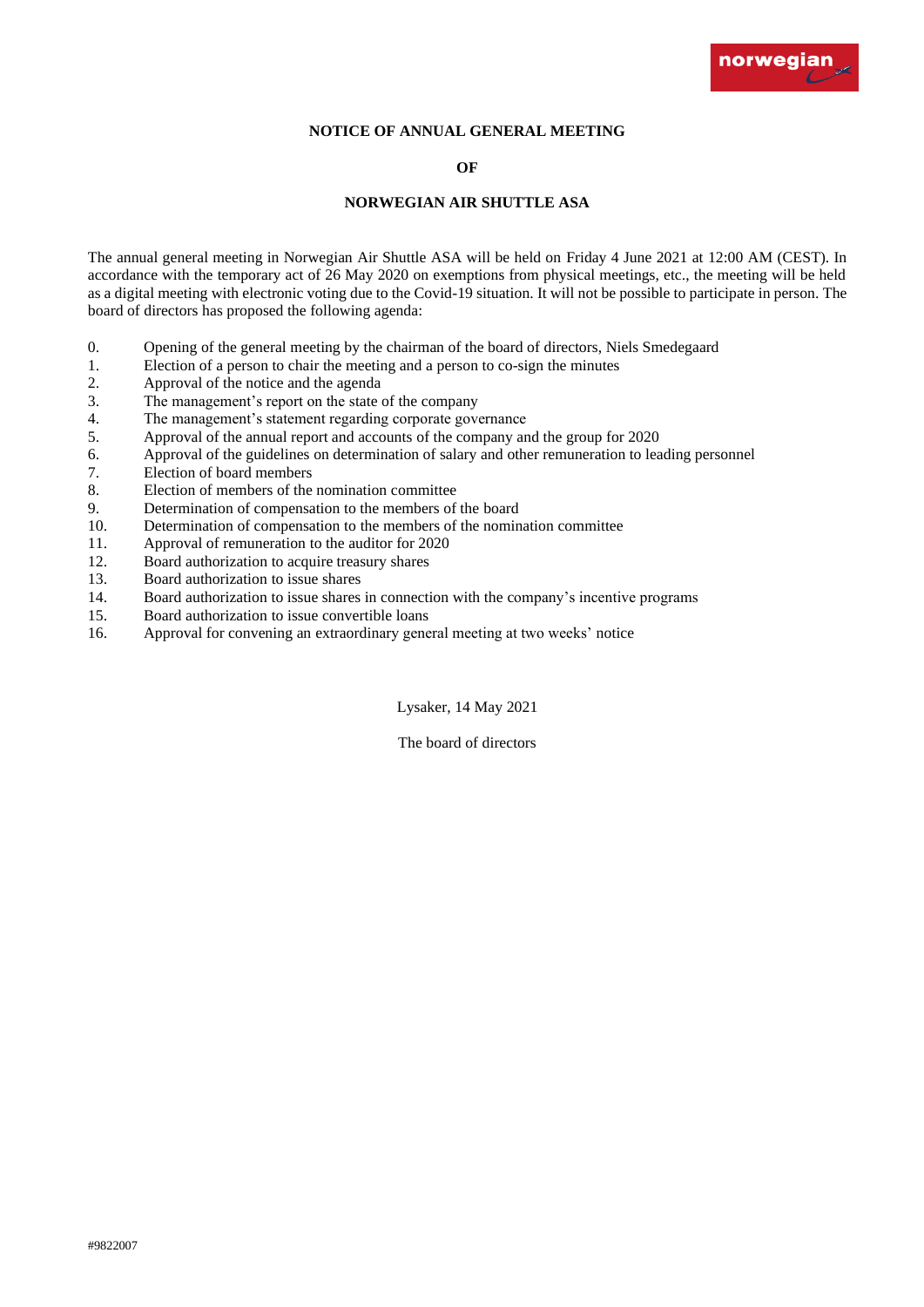# *The shares of the company and the right to vote*

At the date of this notice, the company has issued 42,052,572 shares. Each share carries one vote.

There are no limitations for voting rights set out in the articles of association, however, no voting rights may be exercised for the company's own shares (treasury shares) or for shares held by the company's subsidiaries. Each share carries one vote.

In the company's opinion, neither the beneficial owner nor the nominee has the right to vote for shares registered with nominee accounts with the Norwegian Central Securities Depository (the VPS), cf. the Public Limited Liability Companies Act § 4-10. Shareholders who own shares through nominee accounts must transfer the shares to their own VPS account in order to exercise voting rights.

Each shareholder has the right to vote for the number of shares owned by the shareholder and registered with the shareholders' register with VPS at the time of the general meeting. Voting rights for the acquired shares may only be exercised if the acquisition is reported to VPS and proven to company prior to the general meeting. In a share transfer, the parties may agree that the seller can exercise the shareholder rights until the rights have been assumed by the purchaser.

Shareholders who wish to attend the general meeting by proxy or by advance votes may register this electronically via Investor Services (investortjenester) or [www.norwegian.com/us/about/company/investor-relations/\(](http://www.norwegian.com/us/about/company/investor-relations/)using ref. number and PIN code) or by sending an e-mail to genf@dnb.no. The shareholders are requested to do so and to use the enclosed form/proxy no later than Thursday 3 June 2021 at 4:00 PM (CEST).

The shareholders are invited to participate online at the following link [https://web.lumiagm.com/?fromUrl=101414766.](https://web.lumiagm.com/?fromUrl=101414766) Registration of participants starts one hour before the meeting. You must identify yourself with the reference number and PIN code from VPS for this general meeting that shareholders will find in Investor Services (Corporate Actions – General Meeting – click ISIN) or sent by post (on the proxy ballot for non-electronic actors). Shareholders who do not find this in Investor Services or receive this by post can contact DNB Bank ASA Registrars department by telephone: +47 23 26 80 20 or send an e-mail to genf@dnb.no. An online guide that gives a description of how the online meeting will be conducted can be found at [www.norwegian.com/us/about/company/investor-relations/.](http://www.norwegian.com/us/about/company/investor-relations/)

# *Shareholders´ rights*

The shareholders have the following rights in connection with the general meeting:

- a) To attend digitally and vote.
- b) To submit alternative proposals to the items on the agenda. A shareholder cannot demand that new items are added to the agenda at this stage, as the deadline for such requests has expired, cf. the Public Limited Liability Companies Act § 5-11, second sentence.
- c) To request that board members and the CEO provide information regarding (1) the annual report and annual accounts, (2) other issues on the agenda and (3) the company's financial state, including information on other companies in which the company participates, unless disclosure of the information requested would cause disproportionate harm to the company.

Any alternative proposals or requests for information in paragraphs b) and c) above must be made in writing to the company in accordance with the procedures described on the company's website.

\*\*\*

The following documents will be available on the company's website:

- 1) Guide for participation in an online shareholders meeting
- 2) This notice and the enclosed form for notice of attendance/proxy
- 3) The proposed resolutions for the annual general meeting in respect of the items listed in the agenda above
- 4) The board of directors' proposed 2020 financial statements and annual accounts, annual report and auditor's report, including the statement on corporate governance
- 5) The guidelines on determination of salary and other remuneration to leading personnel

[Any shareholder, who would l](mailto:investor.relations@norwegian.com)ike to receive the above documents may request the same by email to investor.relations@norwegian.com or regular mail to Oksenøyveien 3, 1366 Lysaker, Norway.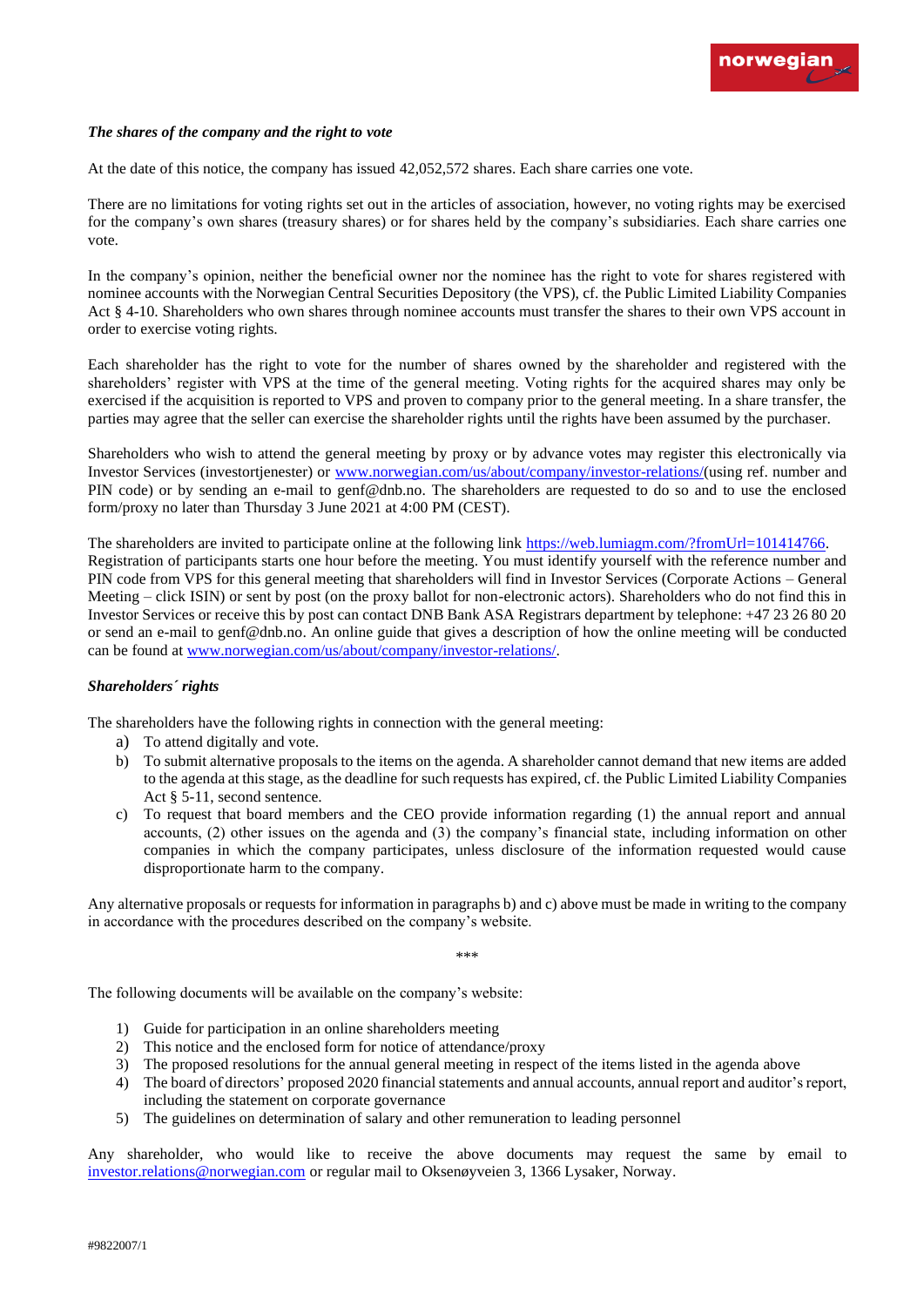### **PROPOSED GENERAL MEETING RESOLUTIONS**

# **ITEM 4: THE MANAGEMENT'S STATEMENT ON CORPORATE GOVERNANCE**

The company shall provide a statement on corporate governance, cf. the Accounting Act § 3-3b. The statement is included in the annual report. The general meeting shall consider this statement, cf. the Public Limited Liability Companies Act § 5- 6 (5).

# **ITEM 5: APPROVAL OF THE ANNUAL REPORT AND ACCOUNTS OF THE COMPANY AND THE GROUP FOR 2020**

The annual report and accounts for 2020, together with the auditor's report, are available on the company's website. The board of directors proposes that no dividend shall be paid.

### **ITEM 6: APPROVAL OF THE BOARD OF DIRECTORS' GUIDELINES ON DETERMINATION OF SALARY AND OTHER REMUNERATION TO LEADING PERSONEL**

In accordance with § 6-16a of the Public Limited Liability Companies Act, the board of directors has prepared guidelines for the determination of salary and other remuneration to the CEO and other senior employees of the company. The guidelines are available on the company's website [https://www.norwegian.com/uk/about/company/investor-relations/.](https://www.norwegian.com/uk/about/company/investor-relations/)

The general meeting shall in accordance with section 5-6 (3) of the Public Limited Companies Act, approve the guidelines.

The board of directors proposes that the general meeting make the following resolution:

*The general meeting approves the guidelines from the board of directors pursuant to the Public Limited Liability Companies Act § 6-16a.*

## **ITEM 7: ELECTION OF BOARD MEMBERS**

The recommendations of the nomination committee as to the members of the board of directors will be announced closer to the date of the annual general meeting to reflect changes to the composition of the shareholders following the share issues being carried out in connection with the implementation of the reconstruction proposals.

The recommendations of the nomination committee as per item 8, item 9 and item 10 below will be announced simultaneously.

## **ITEM 8: ELECTION OF MEMBERS TO THE NOMINATION COMMITTEE**

#### **ITEM 9: DETERMINATION OF COMPENSATION TO THE MEMBERS OF THE BOARD**

# **ITEM 10: DETERMINATION OF COMPENSATION TO THE MEMBERS OF THE NOMINATION COMMITTEE**

# **ITEM 11: APPROVAL OF REMUNERATION TO THE AUDITOR FOR 2020**

The board of directors proposes that the general meeting adopt the following resolution:

*The general meeting approves the auditor's fees in the aggregate amount of NOK 11,059,000, of which NOK 7,924,800 pertains to auditing of the company, NOK 2,539,300 pertains to audit related services and NOK 594,900 pertains to other advisory services rendered to the company.*

### **ITEM 12: BOARD AUTHORIZATION TO ACQUIRE TREASURY SHARES**

The board of directors proposes that it be authorized to acquire treasury shares with an aggregate nominal value of up to 10 per cent of the company's share capital. The authorization may only be used i) for the purpose of sale and/or transfer to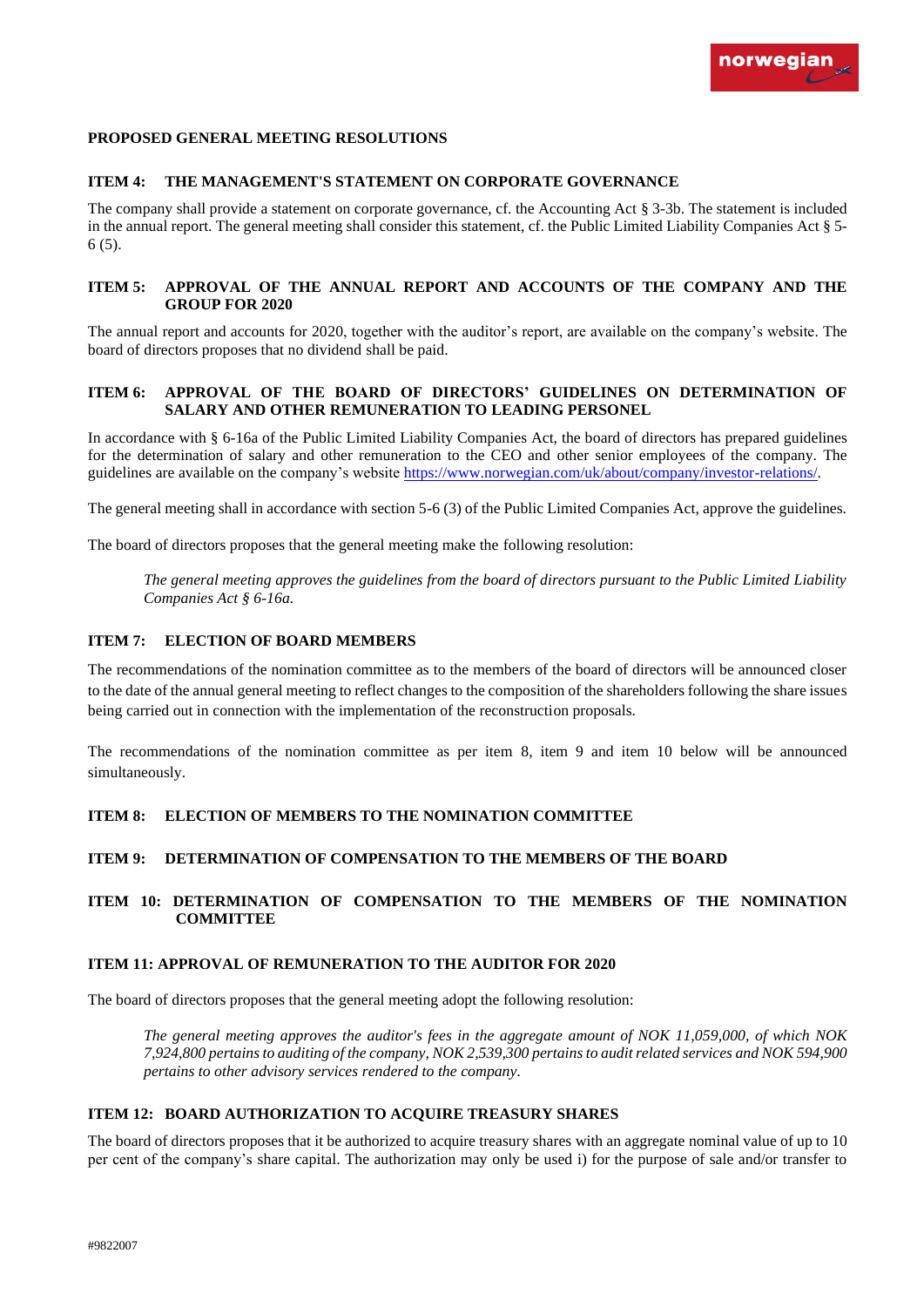

employees in connection with the company's incentive programmes, ii) the purpose of using the company's shares as consideration in connection with acquisitions, mergers, de-mergers or other transactions, and iii) to purchase treasury shares for investment purposes or for subsequent sale or deletion of such shares.

The board of directors proposes that the general meeting adopt the following resolution:

- *1. The board of directors is authorized to acquire treasury shares with an aggregate nominal value of [●]. [Exact amount being equal to 10 per cent of the share capital at the date of the general meeting to be included.]*
- *2. The authorization applies until the annual general meeting of the company in 2022, but in any case, no later than 30 June 2022.*
- *3. The highest price that may be paid per share is NOK 200. The lowest price that may be paid per share is NOK 0.10.*
- *4. The board of directors may at its discretion determine the method of acquisition and any disposal of the shares.*
- *5. The authorization may only be used i) for the purpose of sale and/or transfer to employees in connection with the company's incentive programmes, ii) the purpose of using the company's shares as consideration in connection with acquisitions, mergers, de-mergers or other transactions, and iii) to purchase treasury shares for investment purposes or for subsequent sale or deletion of such shares.*
- *6. This authorization shall replace the previous authorization to acquire treasury shares.*

# **ITEM 13: BOARD AUTHORIZATION TO ISSUE SHARES**

Given the continued uncertainty surrounding the Covid-19 situation and the need for the company to be able to respond swiftly as the situation develops, it may be necessary for the board of directors to strengthen the company's equity by issuing new shares or convertible loans on short notice and without calling an extraordinary general meeting. Further, in order to obtain capital swiftly, with increased flexibility and/or without a prospectus offering, it may be necessary to deviate from the shareholders' preferential right pursuant to the Public Limited Companies Act § 10-4 or § 11-4. In this context, the board of directors proposes that it be granted authorizations to issue new shares and new convertible loans, and that each of these authorizations comprises shares with an aggregate nominal value corresponding to 10 percent of the company's share capital on a fully diluted basis.

The board of directors proposes that the general meeting adopt the following resolution:

- *1. The board of directors is granted an authorization to increase the share capital by up to NOK [●]. [Exact amount being equal to 10 percent of the share capital on a fully diluted basis at the date of the general meeting to be included.]*
- *2. The authorization applies until the annual general meeting of the company in 2022, but in any case, no later than 30 June 2022.*
- *3. The shareholders' preferential right pursuant to the Public Limited Companies Act § 10-4 may be deviated from.*
- *4. The board of directors may determine that the new shares may carry a preferential right to distributions from the company before the ordinary shares of the company and/or that the new shares shall carry no or limited voting rights and be subject to transfer restrictions.*
- *5. The authorization comprises capital increases against non-cash contributions and the right to incur special obligations, including mergers and demergers, cf. the Public Limited Companies Act § 13-5 and § 14-6 (2).*
- *6. This authorization shall replace the previous authorization to increase the capital that is registered with Foretaksregisteret.*

.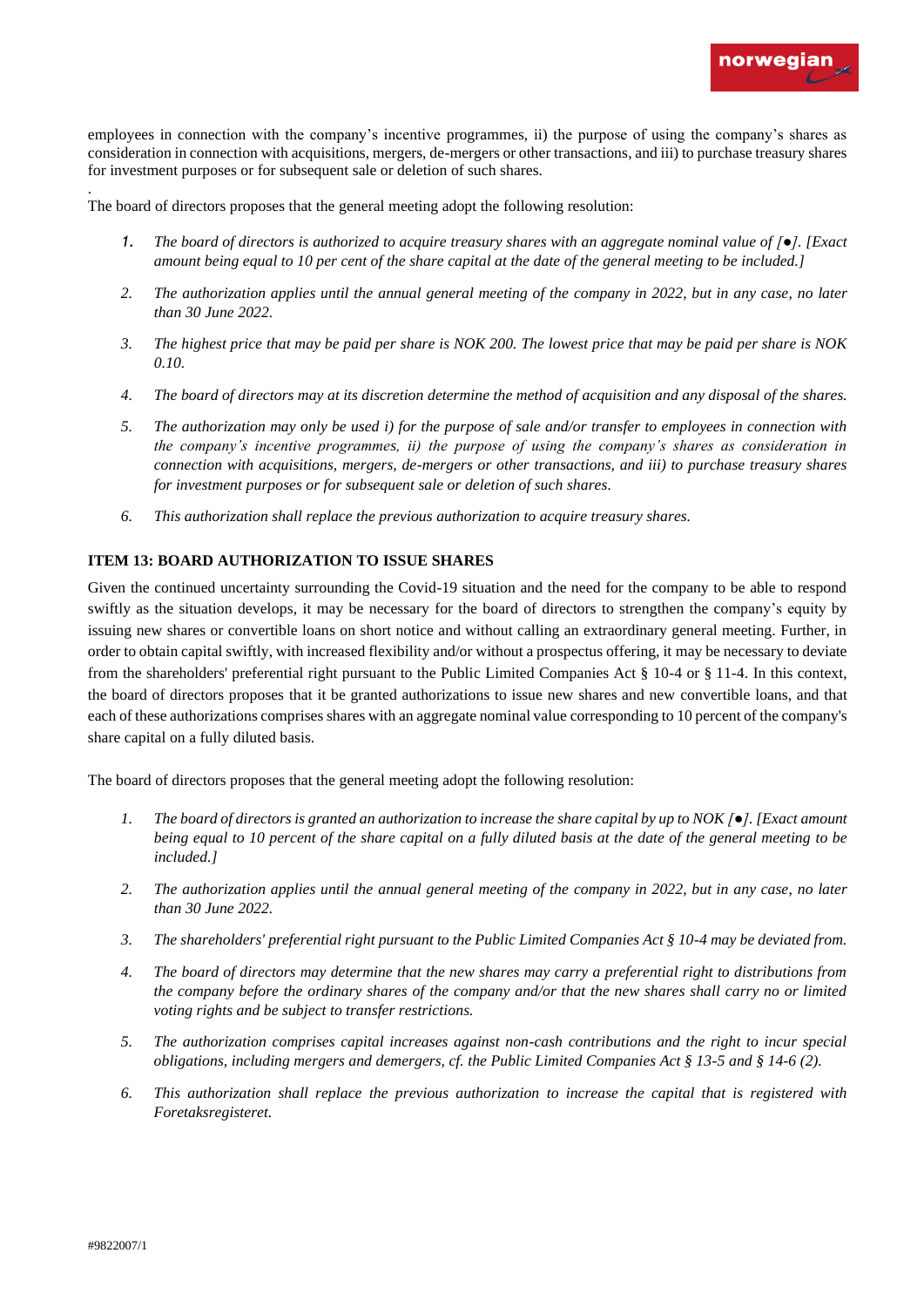# **ITEM 14: BOARD AUTHORIZATION TO ISSUE SHARES IN CONNECTION WITH THE COMPANY'S INCENTIVE PROGRAMMES**

The board of directors proposes that it be granted an authorization to issue new shares in connection with the company's incentive programmes. It is proposed that the new shares may have an aggregate nominal value corresponding to 2 percent of the company's share capital on a fully diluted basis.

*The board of directors proposes that the general meeting make the following resolution:* 

- *1. The board of directors is granted an authorization to increase the share capital by up to NOK [●]. [Exact amount being equal to 2 percent of the share capital on a fully diluted basis at the date of the general meeting to be included.]*
- *2. The authorization applies until the annual general meeting of the company in 2022, but in any case, no later than 30 June 2022.*
- *3. The shareholders' preferential right pursuant to the Public Limited Companies Act § 10-4 may be deviated from.*
- *4. The authorisation can only be used to issue new shares in connection with the company's incentive programmes.*
- *5. The authorization comprises capital increases against non-cash contributions and the right to incur special obligations, including mergers and demergers, cf. the Public Limited Companies Act § 13-5 and § 14-6 (2). The authorisation can be used in situations as described in the Norwegian Securities Trading Act § 6-17.*

# **ITEM 15: BOARD AUTHORIZATION TO ISSUE CONVERTIBLE LOANS**

The board of directors proposes that the general meeting adopt the following resolution:

- *1. The board of directors is authorized to adopt resolutions regarding borrowings as mentioned in the Public Limited Companies Act § 11-1.*
- *2. The aggregate amount of convertible loans that may be borrowed is NOK 2 billion (or a corresponding amount in another currency).*
- *3. The share capital may in total be increased by up to NOK [●]. [Exact amount being equal to 10 percent of the share capital on a fully diluted basis at the date of the general meeting to be included.]*
- *4. The authorization applies until the annual general meeting of the company in 2022, but in any case, no later than 30 June 2022.*
- *5. The shareholders' preferential rights upon subscription of the loans pursuant to the Public Limited Companies Act § 11-4 cf. § 10-4 and § 10-5, may be deviated from.*
- *6. This authorization shall replace the previous authorization to issue convertible loans registered with Foretaksregisteret.*

# **ITEM 16: APPROVAL FOR CONVENING EXTRAORDINARY GENERAL MEETINGS AT TWO WEEKS' NOTICE**

As a main rule, a notice of a general meeting must be sent at least three weeks before the date of the meeting. Pursuant to the Public Limited Liability Companies Act § 5-11b no. 1, the general meeting may decide, with effect until the next annual general meeting, that the notice of an extraordinary general meeting may be sent two weeks prior to the date of the meeting provided that electronic participation is permitted. Considering the circumstances, it may be necessary or desirable to convene an extraordinary general meeting at two weeks' notice. Therefore, the board of directors proposes that the general meeting adopt the following resolution:

*For the period until the annual general meeting in 2022, the board of directors may decide to call for an extraordinary general meeting by giving minimum two weeks' prior notice, provided that the board has also decided that the shareholders may attend the general meeting by way of electronic participation, in accordance with the Public Limited Liability Companies Act section 5-8a.*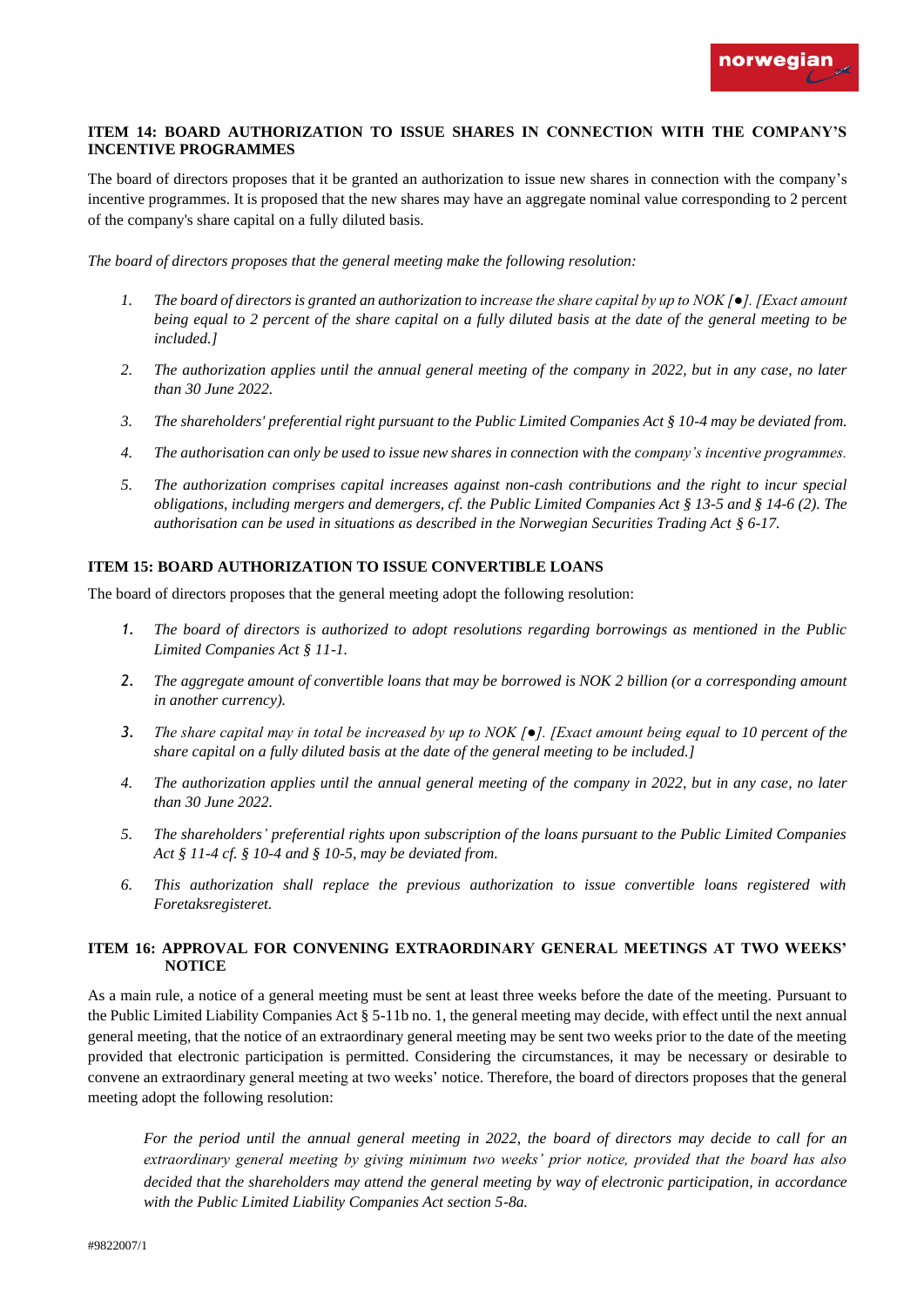

**Ref. no.: PIN code:**

# **Notice of Annual General Meeting**

Meeting in Norwegian Air Shuttle ASA will be held on 4 June 2021 at 12.00 (CEST) Virtual.

The shareholder is registered with the following amount of shares at summons: *all and vote for the number of shares owned per* Record Date: 03.06 2021

# *IMPORTANT MESSAGE:*

*In accordance with Norwegian temporary legislation exempting companies from physical meeting requirements to reduce Covid-19 risk, the Ordinary General Meeting will be held as a digital meeting only, with no physical attendance for shareholders.* 

#### *Please log in at* **https://web.lumiagm.com/140235360**

*You must identify yourself using the reference number and PIN code from VPS that you will find in investor services (Corporate Actions – General Meeting – click ISIN) or sent you by post (for non-electronic actors) Shareholders can also get [their reference](mailto:genf@dnb.no) number and PIN code by contacting DNB Bank Verdipapirservice by phone +47 23 26 80 20 or by e-mail genf@dnb.no.* 

*On the company's web page* **https://www.norwegian.com/uk/about/company/investor-relations/** *You will find an online guide describing more in detail how you as a shareholder can participate in the Virtual meeting.*

#### **Deadline for registration of advance votes, proxies and instructions: 3 June 2021 at 4 pm (CEST)**

#### **Advance votes**

Advance votes may only be executed electronically, through the Company's website https://www.norwegian.com/uk/about/company/investor-relations/ (use ref and pin code above) or through VPS Investor Services (where you are identified and do not need Ref.nr.and PIN Code). Chose *Corporate Actions - General Meeting, click on ISIN.*

#### **Notice of attendance**

Shareholders are only allowed to participate online due to the Covid-19 situation. See separate guide on how shareholders can participate virtual. Registration is not required to participate online, but shareholders must be logged in before the meeting starts**. If you are not logged in before the general meeting starts, you will not be able to attend**. Log in starts an hour before.

Please note that shareholders who do not wish to participate online or vote in advance have the opportunity to authorize another person. Information on how this can be done follows:

| <b>Proxy without voting instructions</b> for Annual General Meeting of Norwegian Air Shuttle ASA                                                                                                            |           |           |
|-------------------------------------------------------------------------------------------------------------------------------------------------------------------------------------------------------------|-----------|-----------|
|                                                                                                                                                                                                             | Ref. no.: | PIN code: |
| Proxy should be registered through the Company's website https://www.norwegian.com/uk/about/company/investor-relations/ or through<br><b>VPS Investor Services.</b>                                         |           |           |
| For granting proxy through the Company's website, the above mentioned reference number and PIN code must be stated.<br>In VPS Investor Services chose Corporate Actions and General Meeting and click ISIN. |           |           |

Ily, you may send by E-mail to [genf@dnb.no,](mailto:genf@dnb.no) or by regular  $\mathbb{R}$ Department, P.O.Box 1600 Centrum, 0021 Oslo, Norway. The proxy must be received no later than **03.06.2021 at 16:00 (CEST).** If a shareholder who wishes to give proxy is a company, the company certificate must be attached. If you do not state the name of the proxy holder, the proxy will be given to the Chair of the Board of Directors or an individual authorised by him or her.

The undersigned:

hereby grants (tick one of the two)

| $\Box$ the Chair of the Board of Directors (or a person authorised by him or her), or |  |  |
|---------------------------------------------------------------------------------------|--|--|
|---------------------------------------------------------------------------------------|--|--|

\_\_\_\_\_\_\_\_\_\_\_\_\_\_\_\_\_\_\_\_\_\_\_\_\_\_\_\_\_\_\_\_\_\_\_\_\_\_\_\_\_\_\_\_\_

(Name of proxy holder in capital letters)

proxy to attend and vote for my/our shares at the Annual General Meeting of Norwegian Air Shuttle ASA on 4 June 2021.